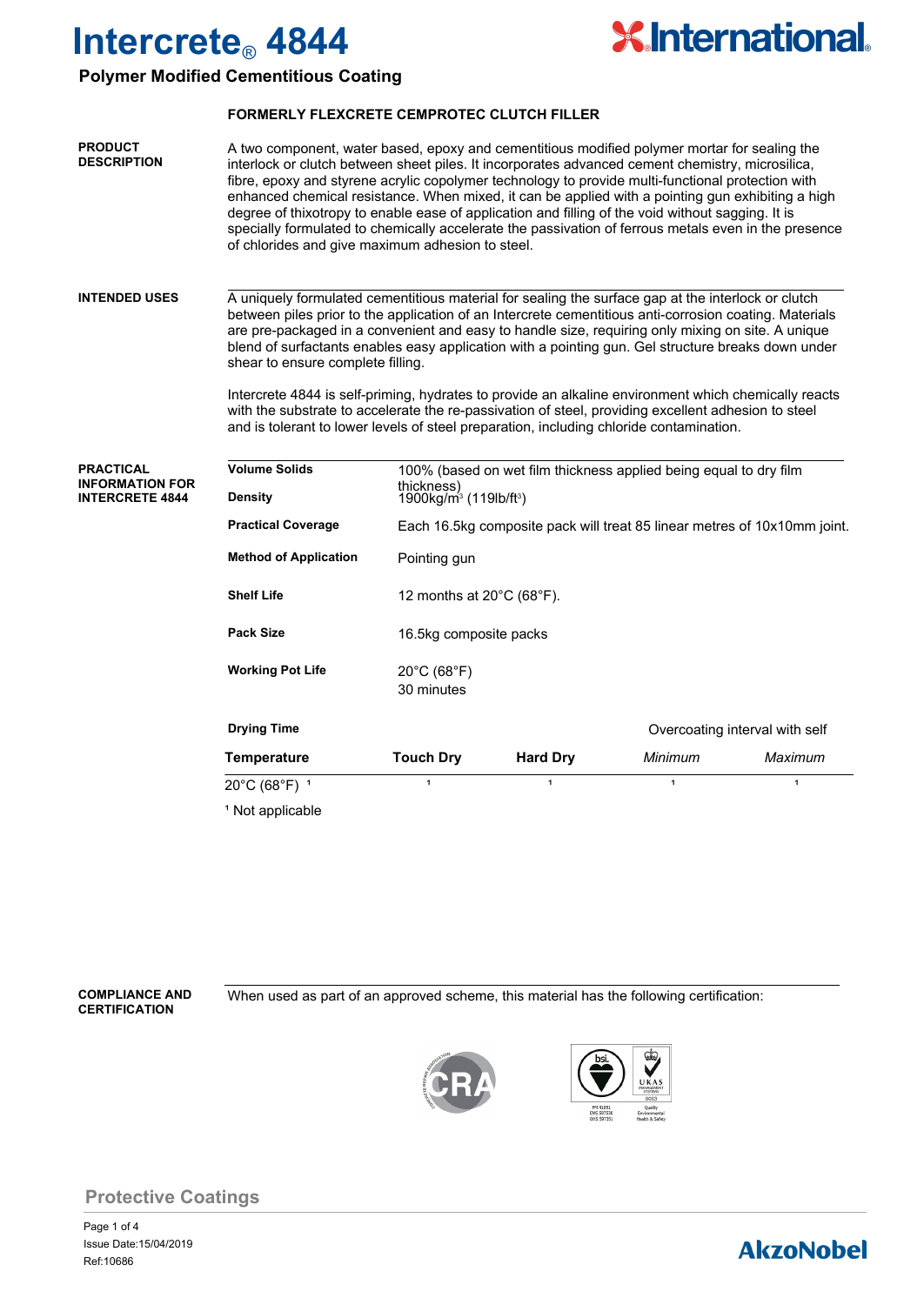

## **Polymer Modified Cementitious Coating**

The clutch filler shall be a two component, water-based, epoxy and cementitious modified polymer mortar that incorporates microsilica, fibre, epoxy and styrene acrylic copolymer technology. It shall comply with the following performance specification: • Compressive strength at 20ºC (68ºF) of at least 21MPa in 1 day and 50.5MPa in 28 days. • Impermeable to water under 10 bar hydrostatic pressure such that a 2.0mm coating is equivalent to 6000mm of concrete. • Flexural strength at 28 days (20ºC, 65% RH) of at least 12.5MPa in accordance with BS 4551. • Adhesive strength of at least 3MPa onto steel in accordance with BS 4551. **SPECIFICATION CLAUSE Steel** All surfaces to be coated should be clean and free from contamination. Prior to application all surfaces should be assessed and treated in accordance with ISO 8504:2000. Smooth surfaces should be roughened and all loose rust and mill scale removed using blast cleaning techniques. Steel should be cleaned back to bright metal, ideally to Sa2½ as defined in BS 7079: Part A1/ISO 8501 (Swedish Standard SIS-05-59-00) although lower forms of preparation are acceptable providing all loose oxides are removed. Arrises and welds should be ground to remove sharp edges. Any water infiltration must first be stopped using Intercrete 4809. **SURFACE PREPARATION** Shake Part A (liquid) and pour into a suitable mixing vessel. Slowly add the Part B (powder) and mix for a minimum of 5 minutes until homogeneous. The modules must be mechanically mixed using a drill and paddle specially designed to entrap as little air as possible. Bottles of liquid and bags of powder are not to be split. **APPLICATION Mixing Work Stoppages / Clean Up** Clean all equipment immediately after use with clean water. All surplus materials and empty containers should be disposed of in accordance with appropriate regional regulations/legislation.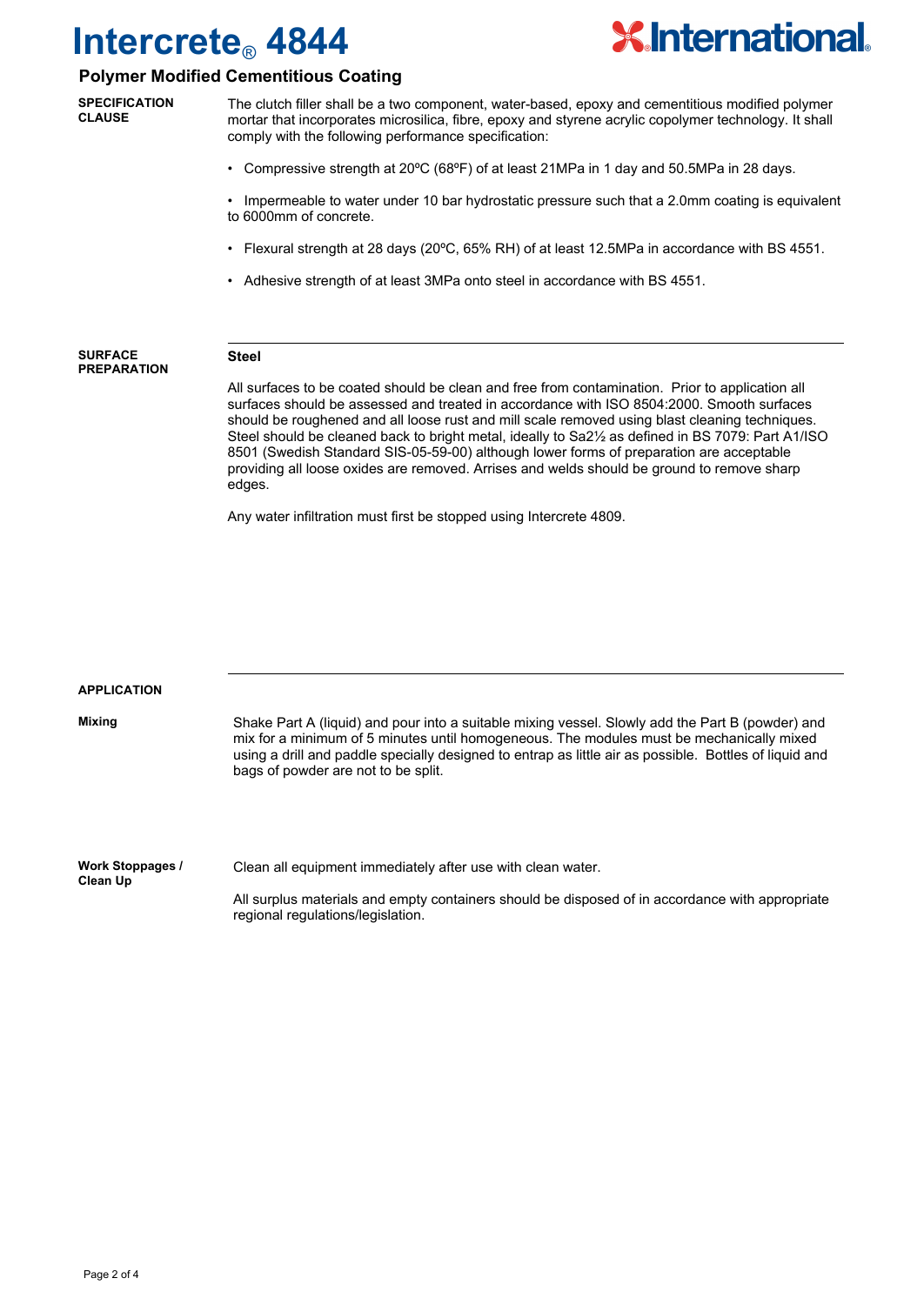

### **Polymer Modified Cementitious Coating**

#### **PRODUCT CHARACTERISTICS**

#### **Priming**

Intercrete 4844 is self-priming and requires direct contact with the steel to afford maximum corrosion protection. Please contact our Technical Department for further advice.

#### **Placing**

Intercrete 4844 can be easily applied using a handheld pointing gun or pressure pointing equipment. To optimise the filling of the joint we recommend that it is filled from the bottom of the joint. Once the material has structured (typically a maximum of 10 minutes), excess material can be removed and the surface smoothed.

Carefully check on completion for voids and misses and spot treat where necessary. Allow to cure for a minimum of 1 hour before overcoating with Intercrete 4840.

#### **Curing**

It is important that the surface of Intercrete 4844 is protected from strong sunlight and drying winds. When not overcoating within the same tidal window, allow to cure for a minimum of 1 hour before immersion, and in extreme conditions use Intercrete 4870. Allow to cure overnight and wash down all surfaces with sweet water prior to the application of Intercrete 4840.

#### **APPLICATION TIPS**

• Care should be taken during application to ensure that no voids are left in the treated interlock or clutch area.

• If Intercrete 4844 thickens, remix for 30 seconds. DO NOT ADD WATER.

• Can be used to form small fillets around steel plates and other fittings welded to the surface prior to application of Intercrete 4840.

• Apply Intercrete 4870 curing membrane as an even, fine mist spray. Do not over-apply or allow to pond on the surface or cracking may occur.

• In cold, humid conditions, condensation may form on surfaces treated with Intercrete 4844, resulting in darkening of finish and retardation of set.

• Cold Weather Working (See separate Guide): ≥3°C (37ºF) on a rising thermometer, ≥5°C (41ºF) on a falling thermometer.

• Do not use any Part A which has been frozen.

• Hot Weather Working (See separate Guide): Store material in cool conditions to maximise working life. Shade applied material from strong sunlight. Spray-apply a second coat of Intercrete 4870. If possible, avoid extreme temperatures by working at night.

• In a tidal zone, areas overcoated with Intercrete 4840 must be allowed to cure for a minimum of 2 hours before immersion. Protect from abrasion or aggressive tidal flow until set.